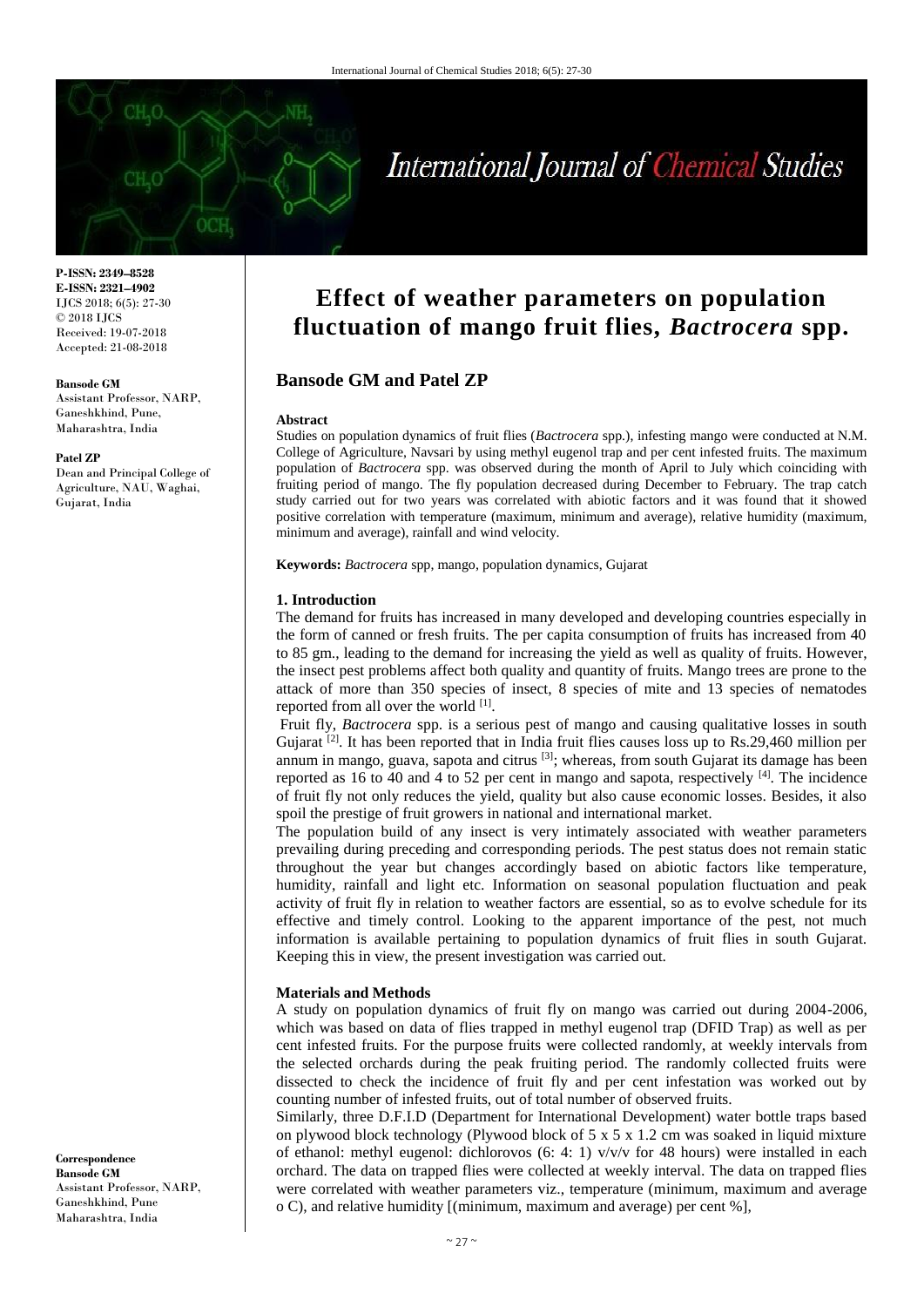rainfall (mm) rainy days, wind velocity (Km/hrs) and sunshine hours.

# **Results and Discussion**

# **Population dynamics based on fly catches**

The data collected during the experimentation are presented in Table -1. The data revealed that the fly catches were observed throughout the year with its peak activity from I week of April to V week of July. The maximum numbers of flies (461) were trapped in II week of June, which exhibited the peak of fly population in the area. The fly population decreased during December to February. The peak activity of fruit fly population in mango orchard coincided with fruiting and harvesting period of fruits.

|              |                 |     |              |    | Month/Week Standard Week Flies trapped / 3 traps Month/Week Standard Week Mean Flies trapped / 3 traps |
|--------------|-----------------|-----|--------------|----|--------------------------------------------------------------------------------------------------------|
| Nov I        | 45              | 56  | May I        | 19 | 372                                                                                                    |
| $\mathbf{I}$ | 46              | 45  | $\mathbf{I}$ | 20 | 470                                                                                                    |
| III          | 47              | 83  | III          | 21 | 381                                                                                                    |
| IV           | 48              | 58  | IV           | 22 | 428                                                                                                    |
| Dec I        | 49              | 46  | June I       | 23 | 398                                                                                                    |
| $\rm II$     | 50              | 62  | $\rm II$     | 24 | 461                                                                                                    |
| Ш            | 51              | 25  | III          | 25 | 386                                                                                                    |
| IV           | 52              | 61  | IV           | 26 | 443                                                                                                    |
| Jan I        | $\mathbf{1}$    | 15  | July I       | 27 | 453                                                                                                    |
| $\mathbf{I}$ | $\overline{2}$  | 46  | $_{\rm II}$  | 28 | 346                                                                                                    |
| Ш            | 3               | 31  | $\rm III$    | 29 | 253                                                                                                    |
| IV           | $\overline{4}$  | 28  | IV           | 30 | 250                                                                                                    |
| V            | $\overline{5}$  | 12  | V            | 31 | 198                                                                                                    |
| Feb I        | 6               | 77  | Aug I        | 32 | 134                                                                                                    |
| $\mathbf{I}$ | 7               | 61  | $\mathbf{I}$ | 33 | 77                                                                                                     |
| Ш            | 8               | 62  | Ш            | 34 | 66                                                                                                     |
| IV           | 9               | 92  | IV           | 35 | 62                                                                                                     |
| March I      | $\overline{10}$ | 156 | Sept I       | 36 | 137                                                                                                    |
| $\mathbf{I}$ | 11              | 284 | $\mathbf{I}$ | 37 | 74                                                                                                     |
| Ш            | 12              | 319 | $\rm III$    | 38 | 128                                                                                                    |
| IV           | 13              | 345 | IV           | 39 | 46                                                                                                     |
| April I      | 14              | 370 | Oct I        | 40 | 34                                                                                                     |
| $\mathbf{I}$ | 15              | 348 | $\mathbf{I}$ | 41 | 90                                                                                                     |
| Ш            | 16              | 422 | III          | 42 | 79                                                                                                     |
| IV           | 17              | 441 | ${\rm IV}$   | 43 | 76                                                                                                     |
| V            | 18              | 415 | V            | 44 | 98                                                                                                     |

|  | Table 1: Fruit fly population in different months in mango orchard |  |
|--|--------------------------------------------------------------------|--|
|  |                                                                    |  |

Observation on occurrence of flies throughout the year and peak activity coincided with fruiting and harvesting period of mango has been reported by  $[5]$  and  $[6]$  in south Gujarat.

During present studies, the activity of fruit fly was higher during April to July in south Gujarat. This period was recorded from March to June <sup>[7]</sup>, April to July <sup>[5]</sup> in south Gujarat, April to May in West Bengal [8] and April in Jharkhand  $\left[\right]$ <sup>[9]</sup>. The fly population was lowest during the winter months [10] . So, the results obtained in the investigation are more or less the same as obtained in the above reports which conforms the present findings.

### **Correlation, multiple regression studies**

The data on fly catches were correlated with different weather parameters and have been presented in Table-2. Data indicated a significant positive correlation with maximum temperature  $(x_1)$ , minimum temperature  $(x_2)$ , average temperature  $(x_3)$ , maximum relative humidity $(x_4)$ , minimum relative humidity  $(x_5)$ , average relative humidity  $(x_6)$ , rainfall  $(x_8)$ , and wind velocity  $(x_9)$ .

| <b>Meteorological factors</b> |            | <b>Correlation coefficient</b> | <b>Regression coefficient</b> |
|-------------------------------|------------|--------------------------------|-------------------------------|
| Max. temp. $(^{\circ}C)$      | $(X_1)$    | $0.305*$                       | 806.494                       |
| Min. temp. $(^{\circ}C)$      | $(X_2)$    | $0.629*$                       | 803.609                       |
| Av. temp. $(^{\circ}C)$       | $(X_3)$    | $0.669*$                       | $-1577.118$                   |
| Max. R.H. $(\% )$             | $(X_4)$    | $0.364*$                       | $-1106.092$                   |
| Min. R.H. $(%)$               | $(X_5)$    | 0318*                          | $-1117.509$                   |
| Av. R.H. $(\% )$              | $(X_6)$    | $0.353*$                       | 2224.334                      |
| Rainy days (day)              | $(X_7)$    | 0.064                          | --                            |
| Rainfall (mm)                 | $(X_8)$    | $0.259*$                       | 0.218                         |
| Wind velocity (km/hr)         | $(X_9)$    | $0.552*$                       | 32.222                        |
| Sunshine hours (hr)           | $(X_{10})$ | 0.077                          |                               |
| $\mathbb{R}^2$                |            | --                             | 0.666                         |
| Variation explained (%)       |            | --                             | 66.66                         |
| R value                       |            | --                             | 0.816                         |
| Constant (A value)            |            | --                             | $-1145.616$                   |

**Table 2:** Effect of weather parameters on fruit fly population in mango

N=104  $*$  significant at 5% level (r value  $\pm$  0.193)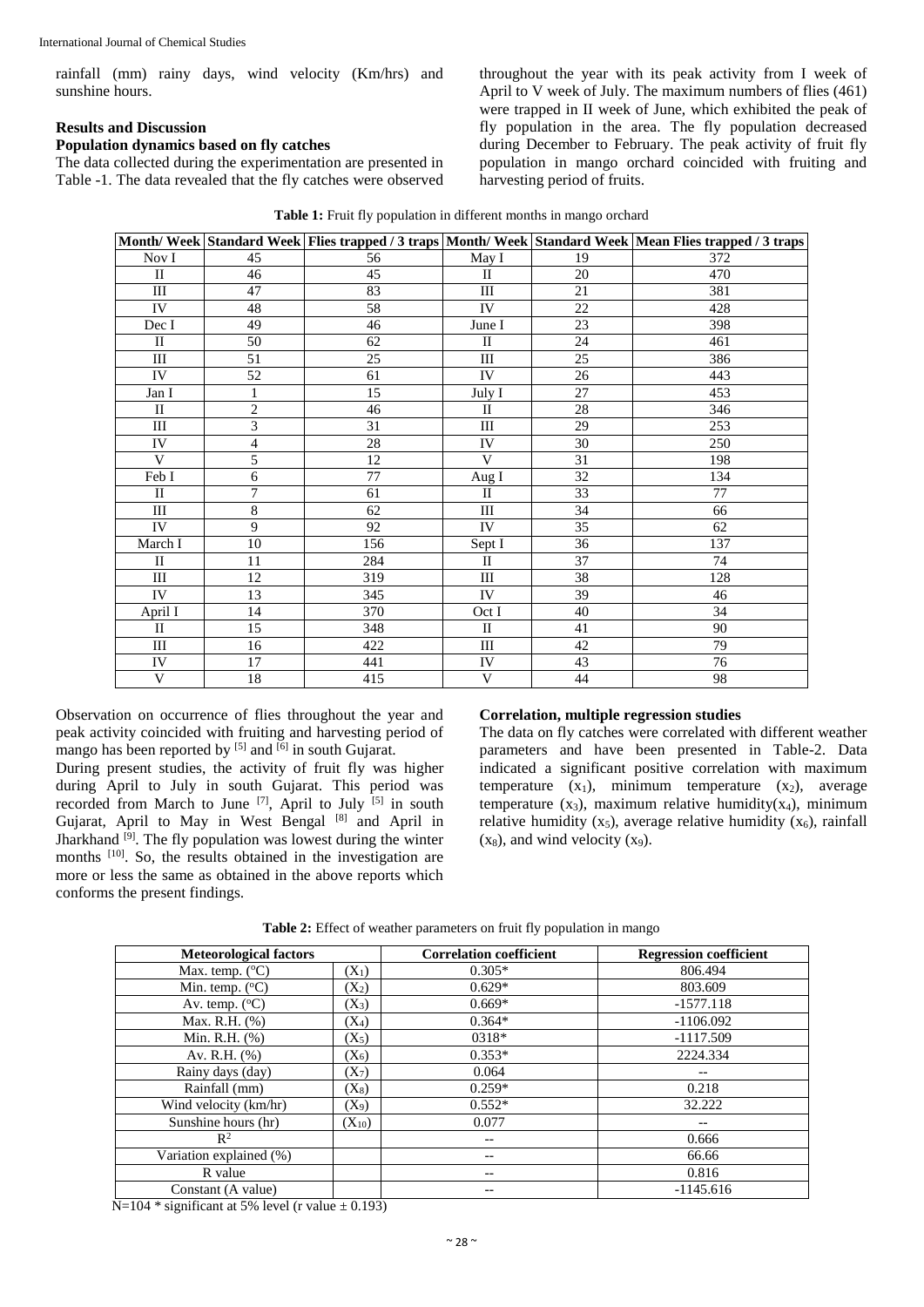The coefficient values of multiple regression analysis are presented in Table 2. The significant parameters utilized for prediction of fruit fly population gives 66.66 per cent coefficient of determination due to temperature, relative humidity, rainfall and wind velocity. Therefore, it can be stated that the variation ( $R^2 = 0.666$ ) in fruit fly population was due to above factors. Suitable regression equation for prediction of fruit fly has been developed as:

 $Y^{\text{A}} = -1145.616 + 806.494 (x_1) + 803.609 (x_2) - 1577.118 (x_3) 1106.092(x_4) - 1117.509(x_5) + 2224.334 (x_6) + 0.218 (x_8) +$  $32.222(x_9)$ .

Where,  $Y^{\wedge}$  = Predicted fruit fly population

So, looking to the relationship of abiotic factors on overall population, it may be concluded that fly population was directly influenced by temperature (maximum, minimum and average), relative humidity (maximum, minimum and average), rainfall and wind velocity. This implies that the increase in temperature, relative humidity, and rainfall and wind velocity also increases the fruit fly population and viceversa.

This interpretation is sustained by the fact that fly population was higher during April to July, which coincides with the fruiting and harvesting period of mango fruit, when the weather parameters viz; temperature, relative humidity, rainfall and wind velocity were in the range of 20.90 to 37.70oC, 37.00 to 97.00 per cent, 0.0 to 1359 mm and 4.80 to 15.07km/hr, respectively. The positive correlation between minimum temperature, evening relative humidity, evaporation, wind velocity and negative correlation between maximum temperature and morning relative humidity against mango fruit fly population was reported in south Gujarat [5]. Similarly, from south Gujarat [6] reported significant positive correlation with temperature (maximum, minimum and average), relative humidity (maximum, minimum and average), evaporation and wind velocity. The positive impact of temperature (minimum and average), relative humidity (maximum, minimum and average) and rainfall on mango fruit fly population was observed in north Gujarat  $[1]$ . Further, positive correlation between wind speed and fruit fly population in mango orchard was observed in Karnataka<sup>[12]</sup>. So, looking to the earlier findings, all the workers have demonstrated almost similar relationship between fruit fly infestation and weather factors.

# **Population dynamics based on per cent infested fruits**

Observations on per cent infested fruit were made at weekly interval (Table 3). It can be seen from the mean data, that the infestation of fruit fly was observed from I week of April to V week of July and it ranged between 10.77 to 34.66 per cent. Maximum fruit infestation (25.60 to 34.66 per cent) was observed from I week of May to I week of July, which coincided with harvesting period of mango fruit. The highest per cent (34.66 per cent) fruit infestation was observed in II week of June.

The result revealed that the maximum fruit fly infestation coincided with harvesting period i.e., May to July in mango. Similar observations were also made by  $[5]$  and  $[6]$  in south Gujarat and <sup>[13]</sup> and his co-workers in Uttar Pradesh.

**Table 3:** Periodical infestation of fruit flies in mango

| <b>Month/Week</b> | <b>Mean Per cent fruit infestation</b> | <b>Month/Week</b> | <b>Mean Per cent fruit infestation</b> |
|-------------------|----------------------------------------|-------------------|----------------------------------------|
| <b>APRIL I</b>    | 11.44                                  | <b>JUNEI</b>      | 34.23                                  |
| н                 | 17.90                                  | Н                 | 34.66                                  |
| Ш                 | 17.43                                  | Ш                 | 27.50                                  |
| IV                | 11.86                                  | IV                | 29.17                                  |
|                   | 24.38                                  | <b>JULY I</b>     | 28.29                                  |
| <b>MAY I</b>      | 25.60                                  | Н                 | 14.82                                  |
| Н                 | 29.22                                  | Ш                 | 12.15                                  |
| Ш                 | 31.88                                  | ΙV                | 10.77                                  |
| ΓV                | 32.29                                  |                   | 13.83                                  |

# **Conclusion**

Studies on population dynamics of fruit fly indicated that, the fruit fly population prevailed throughout the year in mango orchard. However, its maximum activity was found during April to July months. The population dynamics of fruit fly, based on per infestation also indicated that, the maximum fruit fly infestation was found coincided with harvesting period of mango fruit. Further, it was observed that, fruit fly population was directly influenced by temperature (maximum, minimum and average), relative humidity (maximum, minimum and average), rainfall and wind velocity.

# **Reference**

- 1. Tondon PL, Verghese A. World list of Insect, Mite and other pests of mango. Technical Document Indian Institute of Horticultural Research, Banglore, India, 1985, 5.
- 2. Shah AH, Vora VJ. Occurance of *D. correcctus* on mango and chiku in south Gujarat. Indian J Ent. 1974; 36(1):76.
- 3. Mumford JD. Project memorandum on Integrated management of fruit flies in India. Department For International Development (DFID). 2001, 6.
- 4. Patel ZP, Patel MR. Up-date on work done in Integrated Management of fruit flies in India. Presented in Workshop at The Magestic, Goa, 2005, 22.
- 5. Bana JK, Sharma H, Sushil Kumar, Singh P. Impact of weather parameters on population dynamics of oriental fruit fly, *Bactrocera dorsalis* (Hendel) (Diptera: Tephritidae) under south Gujarat mango ecosystem. Journal of Agro meteorology. 2017; 19(1):78-80.
- 6. Patel KB, Saxena SP, Patel KM. Fluctuation of fruit fly oriented damage in mango in relation to major abiotic factors. Hort Flora Research Spectrum. 2013; 2(3):197- 201.
- 7. Kumar S, Patel CB, Bhatt RI. Studies on seasonal cyclicity of *B. correctus* in mango and sapota orchard using methyl eugenol trap. GAU. Res. J. 1997; 22(2):68- 74.
- 8. Das U, Okram S, Karmarkar SK, Jha S. Species diversity and monitoring of population of two species of *Bactrocera* (*B. dorsalis* and *B. zonata*) through methyl